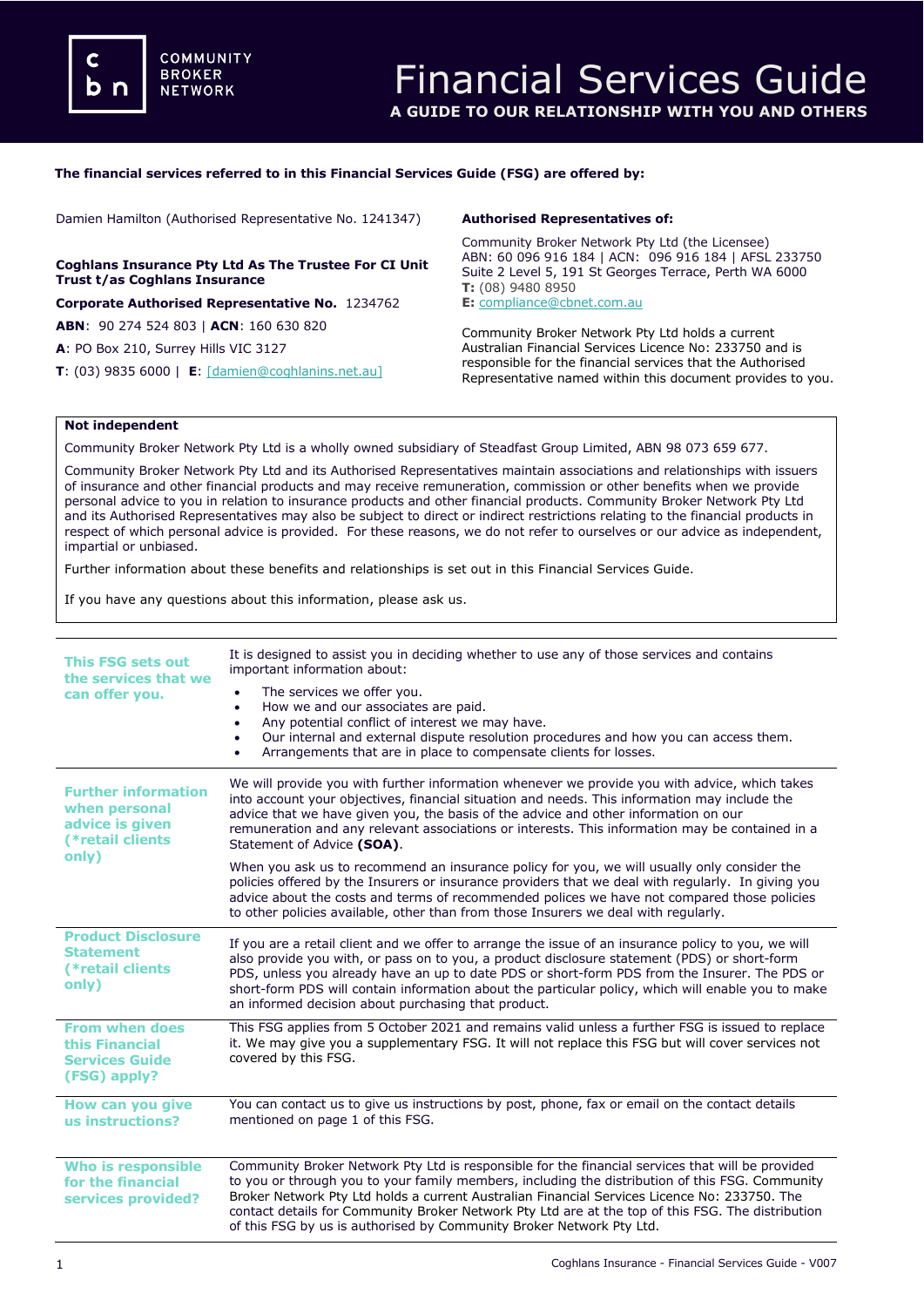## Financial Services Guide **A GUIDE TO OUR RELATIONSHIP WITH YOU AND OTHERS**

| <b>What kinds of</b><br><b>financial services</b><br>are we authorised<br>to provide and what<br><b>kinds of financial</b> | The financial services referred to in this quide are provided by your Authorised Broker, who is<br>authorised under the Community Broker Network Pty Ltd's Australian Financial Services Licence<br>to provide financial product advice and deal in general insurance products for wholesale and retail<br>clients. We will do this on your behalf as your general insurance broker unless we tell you<br>otherwise.                                                                                                                                                                                                                    |
|----------------------------------------------------------------------------------------------------------------------------|-----------------------------------------------------------------------------------------------------------------------------------------------------------------------------------------------------------------------------------------------------------------------------------------------------------------------------------------------------------------------------------------------------------------------------------------------------------------------------------------------------------------------------------------------------------------------------------------------------------------------------------------|
| product/s do those<br>services relate to?                                                                                  | If we ever act under a binder arrangement, which means we have authority to issue policies as<br>an agent for the insurer, rather than acting for you, we will inform you of this arrangement.                                                                                                                                                                                                                                                                                                                                                                                                                                          |
| <b>Will I receive</b><br>tailored advice?                                                                                  | Maybe not in all cases. However, we may need information about your personal objectives,<br>details of your current financial situation and any relevant information, so that we can arrange<br>insurance policies for you, or to give you advice about your insurance needs. We will ask you for<br>the details that we need to know.                                                                                                                                                                                                                                                                                                  |
|                                                                                                                            | In some cases, we will not ask for any of this information. If we do not ask, or if you do not give<br>us all of the information we ask for, any advice you receive may not be appropriate to your<br>needs, objectives and financial situation. You should read the warnings contained in any SOA, or<br>any other warnings that we give you, carefully before making any decision about an insurance<br>policy.                                                                                                                                                                                                                       |
|                                                                                                                            | Where we provide you with advice about your insurance arrangements, that advice is current at<br>the time that we give it. At renewal we may review your insurance however, in some cases we<br>may automatically renew your insurance to ensure you continue to be covered. This renewal will<br>not take into account any changes to your current financial situation or personal objectives or<br>needs that you have not informed us of.                                                                                                                                                                                            |
| <b>Contractual liability</b><br>and your insurance<br>cover                                                                | Many commercial or business contracts contain clauses dealing with your liability (including<br>indemnities or hold harmless clauses). Such clauses may entitle your insurers to reduce cover,<br>or in some cases, refuse to indemnify you at all. You should seek legal advice before signing and<br>accepting contracts. You should inform us of any clauses of this nature before you enter into<br>them.                                                                                                                                                                                                                           |
| <b>Legal advice</b>                                                                                                        | Our duty as a general insurance broker does not extend to giving legal advice. You should consult<br>your solicitor when you need advice on legal matters.                                                                                                                                                                                                                                                                                                                                                                                                                                                                              |
| <b>What information</b><br>do we maintain<br>about you and how<br>can you access it?                                       | Community Broker Network Pty Ltd maintains a record of your personal profile including details of<br>insurance policies that we arrange for you. Community Broker Network Pty Ltd may also maintain<br>records of any recommendations or advice given to you. Community Broker Network Pty Ltd will<br>retain this FSG and any other FSG given to you as well as any SOA, PDS or short-form PDS that<br>we give or pass on to you for the period required by law.                                                                                                                                                                       |
|                                                                                                                            | We and Community Broker Network Pty Ltd are committed to implementing and promoting a<br>privacy policy, which will ensure the privacy and security of your personal information.<br>Community Broker Network Pty Ltd has taken the appropriate action to ensure we comply with<br>the Australian Privacy Principles ("APPs") and have established a Privacy Policy. A copy of our<br>privacy policy is available on request, or at www.cbnet.com.au.                                                                                                                                                                                   |
|                                                                                                                            | If you wish to access your file, please ask us. We will make arrangements for you to do so.                                                                                                                                                                                                                                                                                                                                                                                                                                                                                                                                             |
| <b>How will I pay for</b><br>the services<br>provided?                                                                     | Payment for the services we provide you are payable directly to Community Broker Network Pty<br>Ltd. For each insurance product, the insurer will charge a premium that includes any relevant<br>taxes, charges and levies. Community Broker Network Pty Ltd will receive a payment based on a<br>percentage of this premium (excluding relevant taxes, charges and levies) called commission,<br>which is paid to Community Broker Network Pty Ltd by the insurers. In some cases, we may also<br>charge you a broker fee. This will be shown on the invoice that is sent to you.                                                      |
|                                                                                                                            | The invoice provides methods of payment for our services and details of payment terms (14<br>days). Community Broker Network Pty Ltd pays the commission and broker fee to us after<br>deducting a management fee.                                                                                                                                                                                                                                                                                                                                                                                                                      |
|                                                                                                                            | If there is a refund or reduction of your premium as a result of a cancellation or alteration to a<br>policy, or based on a term of your policy (such as a premium adjustment provision), we will<br>retain any fee we have charged you. Depending on our arrangements with the insurer,<br>Community Broker Network Pty Ltd will retain any commission that was paid to them by the<br>insurer for the policy and we may retain the portion of the commission that was paid to us by<br>Community Broker Network Pty Ltd. We may also charge you a cancellation fee.                                                                   |
|                                                                                                                            | Non-payment of premium within applicable time frames could result in the insurer cancelling the<br>contract of insurance or charging a penalty premium for time on risk.                                                                                                                                                                                                                                                                                                                                                                                                                                                                |
|                                                                                                                            | When you pay us your premium it will be banked into Community Broker Network Pty Ltd 's trust<br>account. Community Broker Network Pty Ltd will retain the commission from the premium you<br>pay us and remit the balance to the insurer in accordance with Community Broker Network Pty<br>Ltd's arrangements with the insurer. Community Broker Network Pty Ltd will earn interest on the<br>premium while it is in their trust account or Community Broker Network Pty Ltd may invest the<br>premium and earn a return. Community Broker Network Pty Ltd will retain any interest or return<br>on investment earned on the premium. |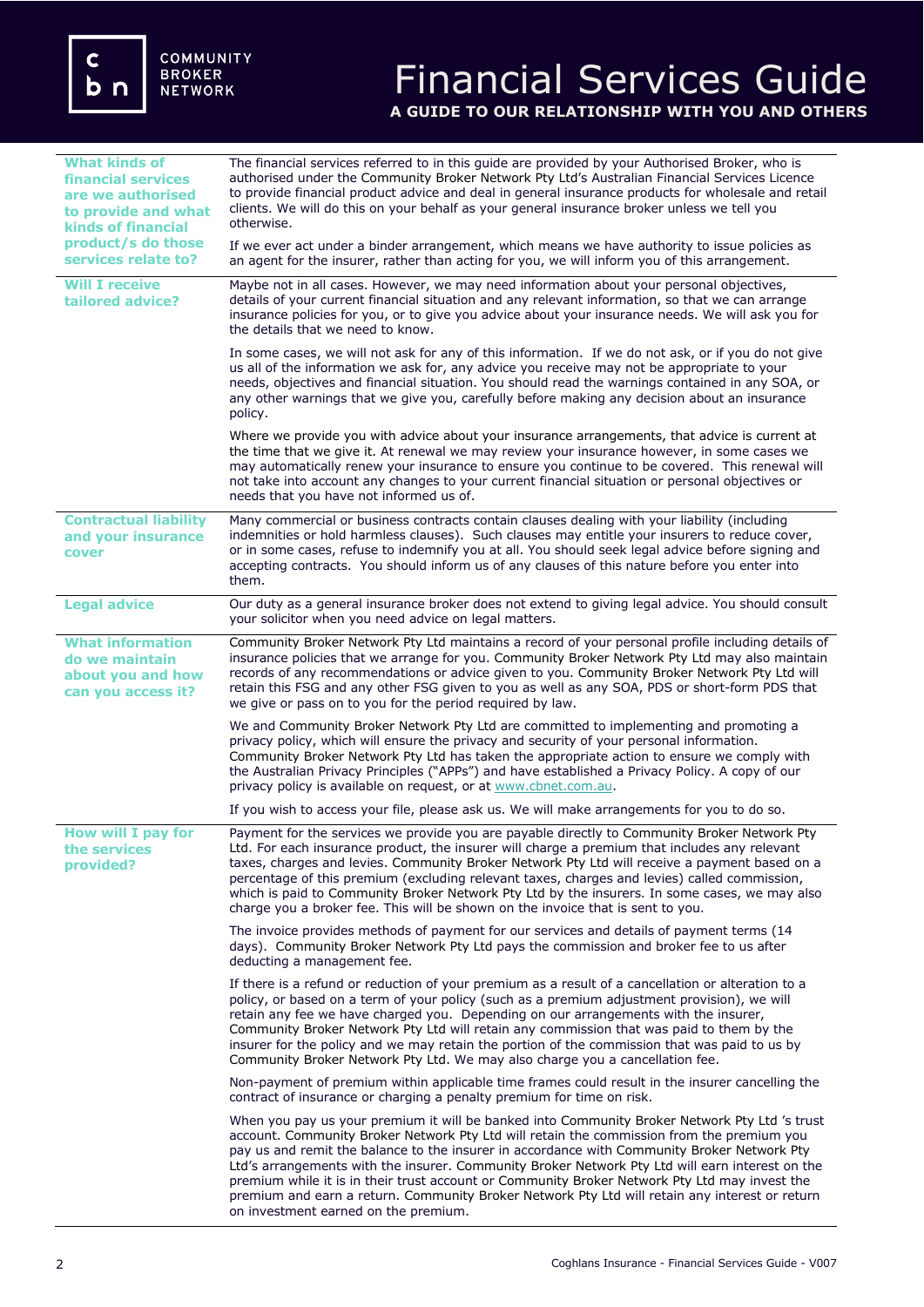

# Financial Services Guide

**A GUIDE TO OUR RELATIONSHIP WITH YOU AND OTHERS**

If you require assistance from us with a claim which requires an unexpected and significant amount of time or expertise, we reserve the right to make an additional charge for it. Any charges will be agreed with you before we provide the services so you always know how much you will be required to pay.

**How are any commissions, fees or other benefits calculated for providing the financial services?** The commission the Insurer pays to Community Broker Network Pty Ltd will be calculated based on the formula: **P X Y% = X.**  $P =$  the amount you pay for any insurance policy (less any government fees or charges included in that amount). *Y %* = the percentage commission paid to Community Broker Network Pty Ltd by the Insurer. *X* = Community Broker Network Pty Ltd's commission. Community Broker Network Pty Ltd's commission varies between 0 and 26.5%. We may also charge you a broker fee in addition to commission when you enter into an insurance policy. The amount of the fee will depend on the complexity of the services we are providing. The amount of any broker fee charged will be shown on your invoice. Community Broker Network Pty Ltd deducts a management fee of between 0% and 22.5% from the total commission and broker fee received and pays the remainder of the broker fee and commission to us. Our employees that will assist you with your insurance needs will be paid a market salary and may also receive a performance bonus based on both the value and quality of the work they do for our clients. Where a third party has referred you to us, we may share part of our fees/commission with them or pay an agreed referral rate. If we do, we will pay commissions to those people out of the commission and fees passed to us by Community Broker Network Pty Ltd (not in addition to those amounts), in the range of 0 to 50% of our commission or fees. If we give you (as a Retail client) personal advice, we will inform you of any fees, commission or other payments we, our associates or anyone referring you to us (or us to any third party referrer) will receive in relation to the policies that are the subject of the advice as soon as practicable after that time. See below for information on the Steadfast association and commission. **Do we have any relationships or associations which might reasonably influence us?**  Community Broker Network Pty Ltd is a wholly owned subsidiary of Steadfast Group Limited, ABN 98 073 659 677. **Insurer Relationships**  Community Broker Network Pty Ltd sometimes enter into specific arrangements with a limited number of insurers where we receive fees or other remuneration for the development of insurance solutions or the growth of various insurance portfolios. The remuneration Community Broker Network Pty Ltd receives from these arrangements is variable and is determined by the profitability of the recommended insurance products. We will only recommend these products where they meet your needs and are in your best interests. Any such relationship is managed under our conflicts of interest policy. We work closely with a range of insurers and underwriting agencies to arrange high quality benefits, competitive pricing and superior service levels for our clients. Wherever possible we will recommend that clients deal with insurers that are authorised under the Insurance Act 1973 (Cth) to carry on insurance business in Australia and are subject to oversight by the Australian Prudential Regulation Authority. We will warn you when we recommend an unauthorised foreign insurer. Some insurers give other benefits such as sponsorship of annual conferences, training and invitations to social business functions. These benefits may change from year to year. The receipt of these benefits may be based upon the volume of business placed with the provider but may also be more of an ad hoc reward. Occasionally we may also receive small gifts and gratuities. It is Community Broker Network Pty Ltd's policy that gifts or gratuities may be accepted only if they are of an incidental nature. These amounts are not additional costs to you. Despite the existence of any incentive, any decision to place business with such an Insurer will be based on the fact that this provides the best solution for you and not based on consideration of any incentive entitlement. Community Broker Network Pty Ltd may pass any incentive received on to us. **Steadfast Group Limited** Community Broker Network Pty Ltd is a Steadfast Group Limited (**Steadfast**) Network Broker. As a Steadfast Network Broker, Community Broker Network Pty Ltd and our Authorised Representatives have access to member services including model operating and compliance tools, procedures, manuals and training, legal, technical, HR, contractual liability advice and assistance, group insurance arrangements, product comparison and placement support,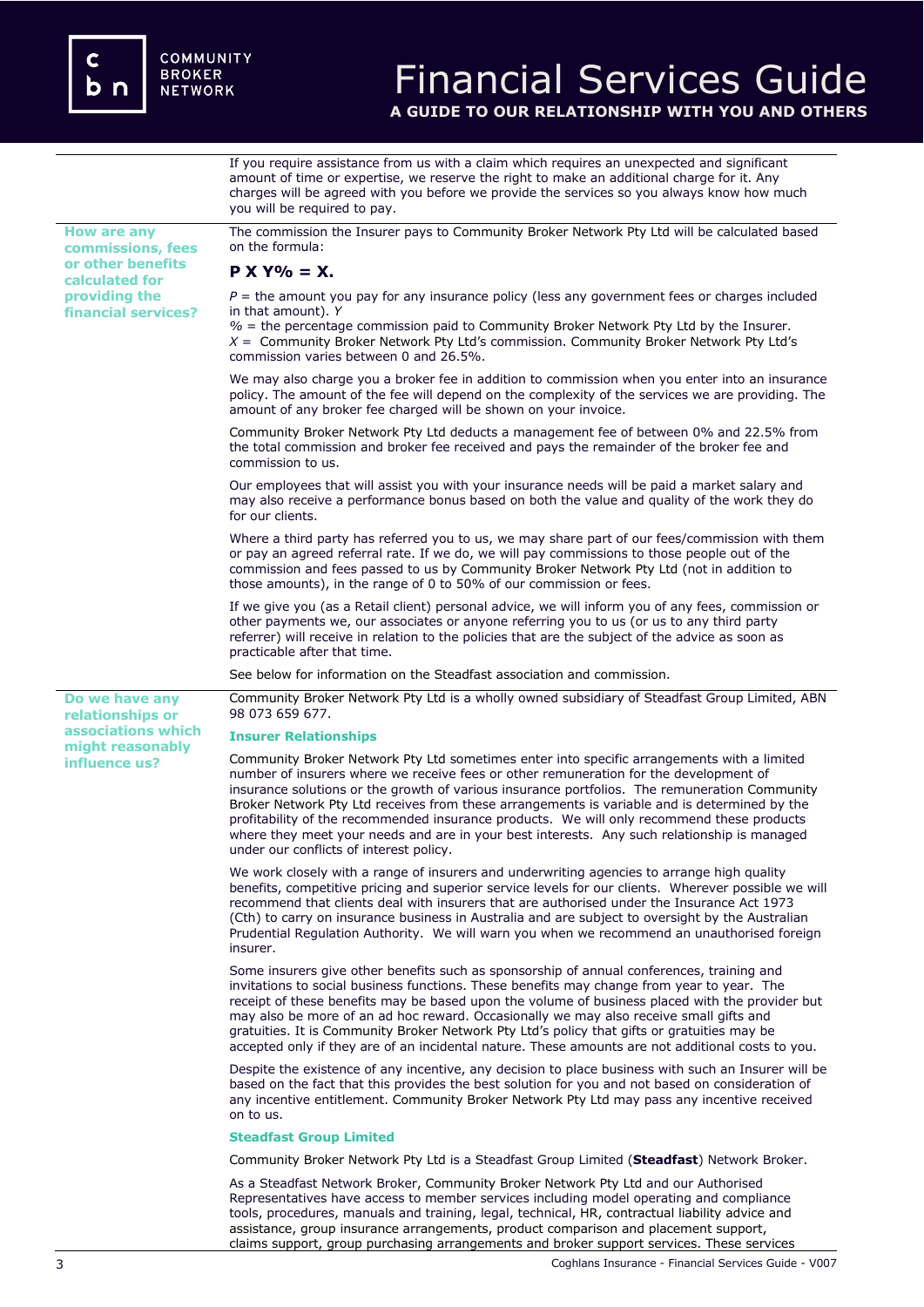|                                                                                  | are either funded by Steadfast, subsidised by Steadfast or available exclusively to Steadfast<br>Network Brokers for a fee.                                                                                                                                                                                                                                                                                                                                                                                                                                                   |
|----------------------------------------------------------------------------------|-------------------------------------------------------------------------------------------------------------------------------------------------------------------------------------------------------------------------------------------------------------------------------------------------------------------------------------------------------------------------------------------------------------------------------------------------------------------------------------------------------------------------------------------------------------------------------|
|                                                                                  | Steadfast has arrangements with some insurers and premium funders (Partners) under<br>which the Partners pay Steadfast a fee to access strategic and technological support and the<br>Steadfast Broker Network. Steadfast is also a shareholder of some Partners.                                                                                                                                                                                                                                                                                                             |
|                                                                                  | Community Broker Network Pty Ltd may receive a proportion of any commission paid to<br>Steadfast by its Partners at the end of each financial year (or other agreed period).                                                                                                                                                                                                                                                                                                                                                                                                  |
|                                                                                  | You can obtain a copy of Steadfast's FSG at www.steadfast.com.au.                                                                                                                                                                                                                                                                                                                                                                                                                                                                                                             |
| The licensee and<br>premium funding<br>companies                                 | If we arrange premium funding for you with a premium funder, we or Community Broker<br>Network Pty Ltd may be paid a commission by the premium funder. We may also charge you a<br>fee (or both). The commission that we are paid by the premium funder is usually calculated as a<br>percentage of your insurance premium (including government fees or changes). If you instruct us<br>to arrange premium funding for you, this is when we become entitled to the commission.                                                                                               |
|                                                                                  | Commission rates for premium funding are usually in the range of 0 to 5% of funded premium.<br>When we arrange premium funding for you, you can ask us what commission rate we are paid for<br>that funding arrangement compared to the other arrangements that were available to you. The<br>amount we are paid is set out in the premium funding contract. Some premium funders may pay<br>Community Broker Network Pty Ltd a volume bonus based on the volume of business Community<br>Broker Network Pty Ltd and we place with them. This payment may be passed on to us. |
| What to do if you<br>have a complaint?                                           | We welcome your suggestions, compliments and complaints as an opportunity to improve our<br>service.                                                                                                                                                                                                                                                                                                                                                                                                                                                                          |
|                                                                                  | If you have any complaints about the service provided to you, please give us the opportunity to<br>put things right by contacting your Authorised Broker about your complaint in the first instance.<br>We will do our best to resolve your complaint within 5 working days.                                                                                                                                                                                                                                                                                                  |
|                                                                                  | If your complaint is not satisfactorily resolved within this time, please contact Community Broker<br>Network Pty Ltd's Complaints Officer:                                                                                                                                                                                                                                                                                                                                                                                                                                   |
|                                                                                  | $T: (08)$ 9480 8950<br>E: compliance@cbnet.com.au<br><b>P</b> : PO Box 1183, WEST PERTH WA 6872.<br>Please mark the envelope "Notice of Complaint".                                                                                                                                                                                                                                                                                                                                                                                                                           |
|                                                                                  | We will try and resolve your complaint quickly and fairly and no later than 30 days from receiving<br>the response.                                                                                                                                                                                                                                                                                                                                                                                                                                                           |
|                                                                                  | Community Broker Network Pty Ltd is a member of the Australian Financial Complaints Authority<br>(AFCA). If your complaint cannot be resolved to your satisfaction by us, you have the right to<br>refer the matter to AFCA. AFCA provides fair and independent financial services complaint<br>resolution that is free to customers. AFCA can be contacted at:                                                                                                                                                                                                               |
|                                                                                  | W: www.afca.org.au   E: info@afca.org.au<br>P: 1800 931 678 (free call)<br>In writing to: Australian Financial Complaints Authority, GPO Box 3, Melbourne VIC 3001                                                                                                                                                                                                                                                                                                                                                                                                            |
|                                                                                  | Community Broker Network Pty Ltd is a principal member of NIBA and as such the Community<br>Broker Network Pty Ltd's staff and Authorised Brokers have adopted the Insurance Brokers Code<br>of Practice.                                                                                                                                                                                                                                                                                                                                                                     |
| <b>What arrangements</b><br>are in place to<br>compensate clients<br>for losses? | Community Broker Network Pty Ltd have a Professional Indemnity policy in place. The PI policy<br>covers Community Broker Network Pty Ltd employees, its contractors and its Authorised Brokers<br>for claims made against them by clients as a result of their conduct in the provision of financial<br>services.                                                                                                                                                                                                                                                             |
|                                                                                  | The PI policy will cover Community Broker Network Pty Ltd and us for claims relating to the<br>conduct of representatives who no longer work with us, in respect of the Financial Services<br>provided under the Community Broker Network Pty Ltd's Australian Financial Services Licence.                                                                                                                                                                                                                                                                                    |
|                                                                                  | This policy satisfies the requirements for compensation arrangements under section 912B of the<br>Corporations Act.                                                                                                                                                                                                                                                                                                                                                                                                                                                           |
| <b>Any questions?</b>                                                            | If you have any further questions about the financial services we provide, please contact us.<br>Please retain this document for your reference and any future dealings with us and Community<br>Broker Network Pty Ltd.                                                                                                                                                                                                                                                                                                                                                      |